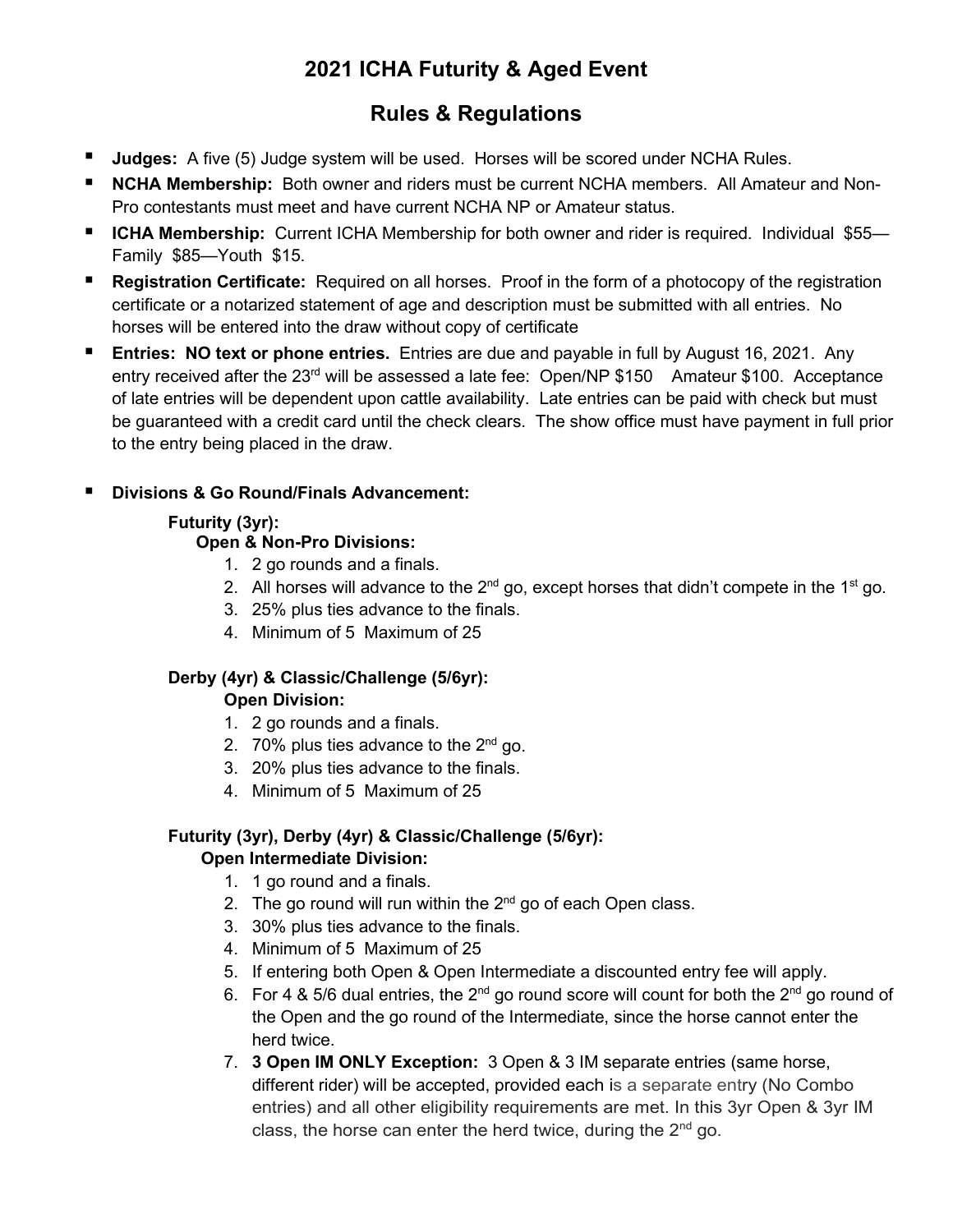8. Any rider who has not won over **\$200,000** inNCHAearnings(includingweekend&LAE) withintheprevioustwoshow yearsimmediatelypreceding. (2019 & 2020 based on earnings as of 1/1/2021). Hall of Fame riders meeting this criteria are eligible. No senior exemptions.

# **Derby (4yr) & Classic/Challenge (5/6yr): Non-Pro Divisions:**

- 1. 2 go rounds and a finals.
- 2. 70% plus ties advance to the  $2^{nd}$  go.
- 3. 25% plus ties advance to the finals.
- 4. Minimum of 5 Maximum of 25

### **Derby (4yr) & Classic/Challenge (5/6yr): Non-Pro Intermediate Division:**

- 1. 1 go round and a finals.
- 2. The go round will run within the  $2<sup>nd</sup>$  go of each Open class.
- 3. 30% plus ties advance to the finals.
- 4. Minimum of 5 Maximum of 25
- 5. If entering both Non-Pro & Non-Pro Intermediate a discounted entry fee will apply.
- 6. For dual entries, the  $2^{nd}$  go round score will count for both the  $2^{nd}$  go round of the Non-Pro and the go round of the Intermediate.
- 7. Any rider who has not won over **\$100,000** inNCHAearnings(includingweekend&LAE) withintheprevioustwoshow yearsimmediatelypreceding. (2019 & 2020 based on earnings as of 1/1/2021). Hall of Fame riders meeting this criteria are eligible. No senior exemptions.

# **Futurity (3yr), Derby (4yr) & Classic/Challenge (5/6yr):**

# **Unlimited Amateur & 50K Amateur Divisions:**

- 1. 1 go round and a finals.
- 2. 30% plus ties advance to the finals.
- 3. Less than 10 entries will have a non-working (pencil) finals
- 4. Futurity has Unlimited Amateur class only, with the 50K Amateur ran as a class within a class of the Unlimited Amateur. Must be entered in the Unlimited Amateur to enter.

#### **Class within Classes:**

#### **Gelding, Sr Rider & 50K (Futurity UA only):**

- 1. Will be paid at 25% of the furthest advancing entries.
- 2. Sr Rider is 55 years of age or more.
- 3. Futurity 50K Amateur only--runs as a class within a class with the Futurity Unlimited Amateur. Must be entered in the Unlimited Amateur to enter.
- **Ties:** If any two riders tie for the Championship of any class, Co-Champions shall be declared. First and second place monies will be divided equally. There will be a coin toss for the  $1<sup>st</sup>$  and  $2<sup>nd</sup>$  place awards. Three way or greater ties shall be worked off with one being determined as Champion and remainder as Co-Reserve Champions, with their money being split equally.